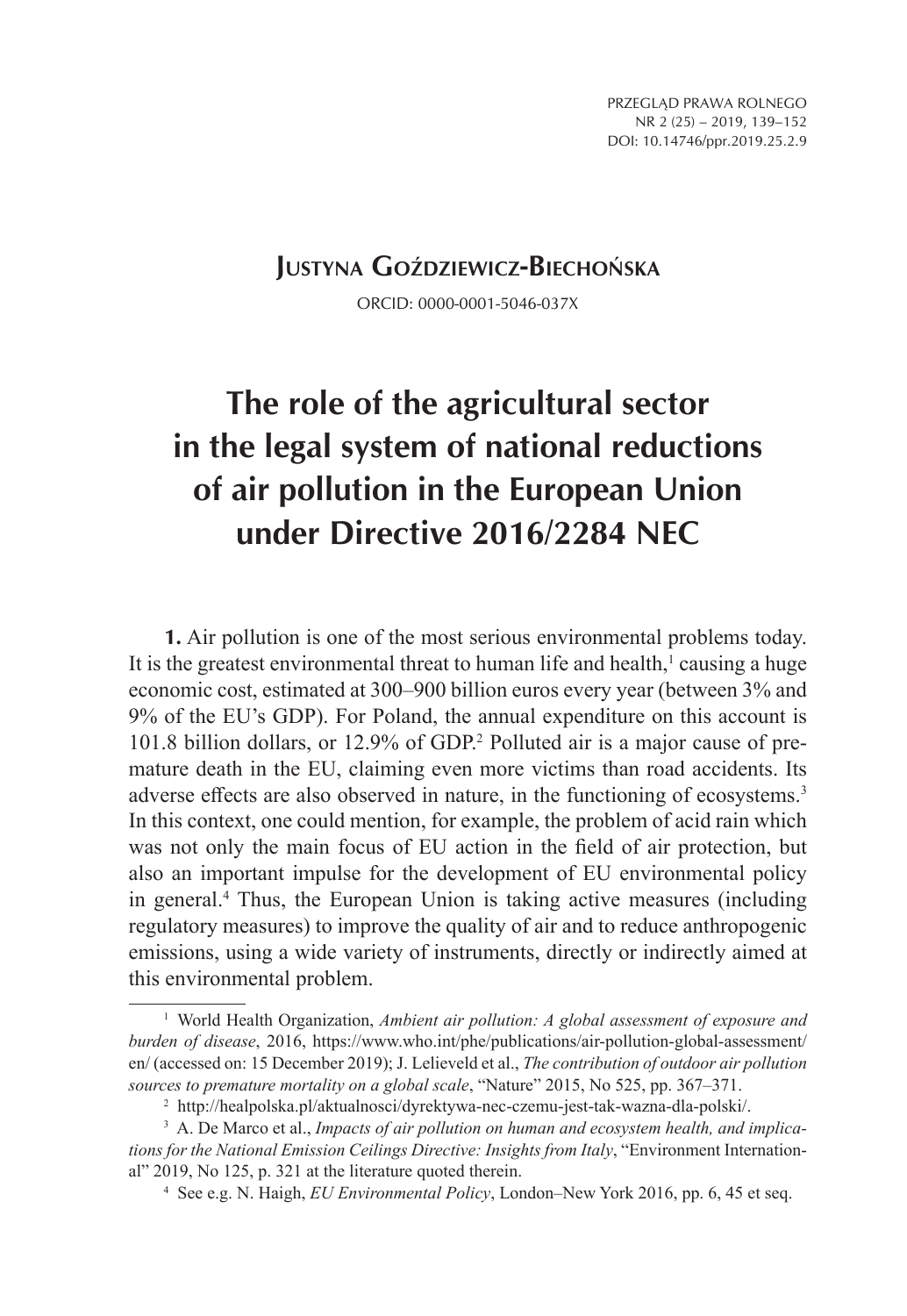The subject matter of air protection is very complex, which makes it difficult to formulate a legal system of regulation in this area.<sup>5</sup> In principle, there are two basic lines of action: immission protection (consisting in particular of setting general air quality standards and requiring the development of sanitation plans in the event of non-compliance) and emissions protection (pollution prevention and emission control).<sup>6</sup> As part of emission protection regulations, there are several groups of provisions laying down: (i) requirements for the rules for emissions from identified industrial installations, (ii) rules for emissions from a specific type of installation, (iii) restrictions on the use of harmful substances, and (iv) national limit values for total emissions. Such a system of air protection regulations is also present in all EU countries.

The system of EU regulations concerning air protection, which is commonly accepted, distinguishes three basic types of legislative acts concerning: (i) air quality protection (first of all the CAFE Directive<sup>7</sup> and Directive  $2004/107/$ EC<sup>8</sup>); (ii) national emission ceilings for certain pollutants (Directive 2001/81/EC  $NEC$ <sup>9</sup> now replaced by Directive 2016/2284 NEC<sup>10</sup>); (iii) emissions from stationary sources control (Directive 2010/75/UE IED<sup>11</sup>) and Directive 2015/2193 MCP12 on product standards (mainly transport-borne emissions), emissions causing climate change and emissions depleting the ozone layer.<sup>13</sup>

<sup>9</sup> Directive 2001/81/EC of the European Parliament and of the Council of 23 October 2001 on national emission ceilings for certain atmospheric pollutants, OJ L 309, p. 22 (hereafter: Directive 2001/81/EC NEC)

<sup>10</sup> Directive No 2016/2284 of the European Parliament and of the Council of 14 December 2016 on the reduction of national emissions of certain atmospheric pollutants, amending Directive 2003/35/EC and repealing Directive 2001/81/EC, OJ L 344, p. 1 (hereinafter referred to as Directive 2016/2284 NEC)

<sup>11</sup> Directive 2010/75/EU of the European Parliament and of the Council of 24 November 2010 on industrial emissions (integrated pollution prevention and control); OJ EU L 334, p. 17.

<sup>12</sup> Directive No 2015/2193 of the European Parliament and of the Council (EU) of 25 November 2015 on the limitation of emissions of certain pollutants into the air from medium-sized combustion plants, OJ L 313, p. 1.

<sup>13</sup> B. Iwańska, *Ochrona powietrza w systemie prawa ochrony środowiska*, "Europejski Przegląd Sądowy" 2017, No 7 (142), pp. 8–9.

<sup>5</sup> G. Dobrowolski, *Ochrona powietrza. Zagadnienia administracyjnoprawne*, Kraków 2000, p. 280.

<sup>6</sup> J. Boć, J. Rotko, *Organizacja i instrumenty prawnej ochrony powietrza*, in: J. Boć, K. Nowacki (eds.), *Prawna ochrona powietrza i handel uprawnieniami emisyjnymi w Polsce i w Niemczech*, Wrocław 2006, pp. 71–72.

<sup>7</sup> Directive No 2008/50/EC of the European Parliament and of the Council of 21 May 2008 on ambient air quality and cleaner air for Europe, OJ L 152, p. 1.

<sup>8</sup> Directive 2004/107/EC of the European Parliament and of the Council of 15 December 2004 relating to arsenic, cadmium, mercury, nickel and polycyclic aromatic hydrocarbons in ambient air, OJ L 23, p. 3.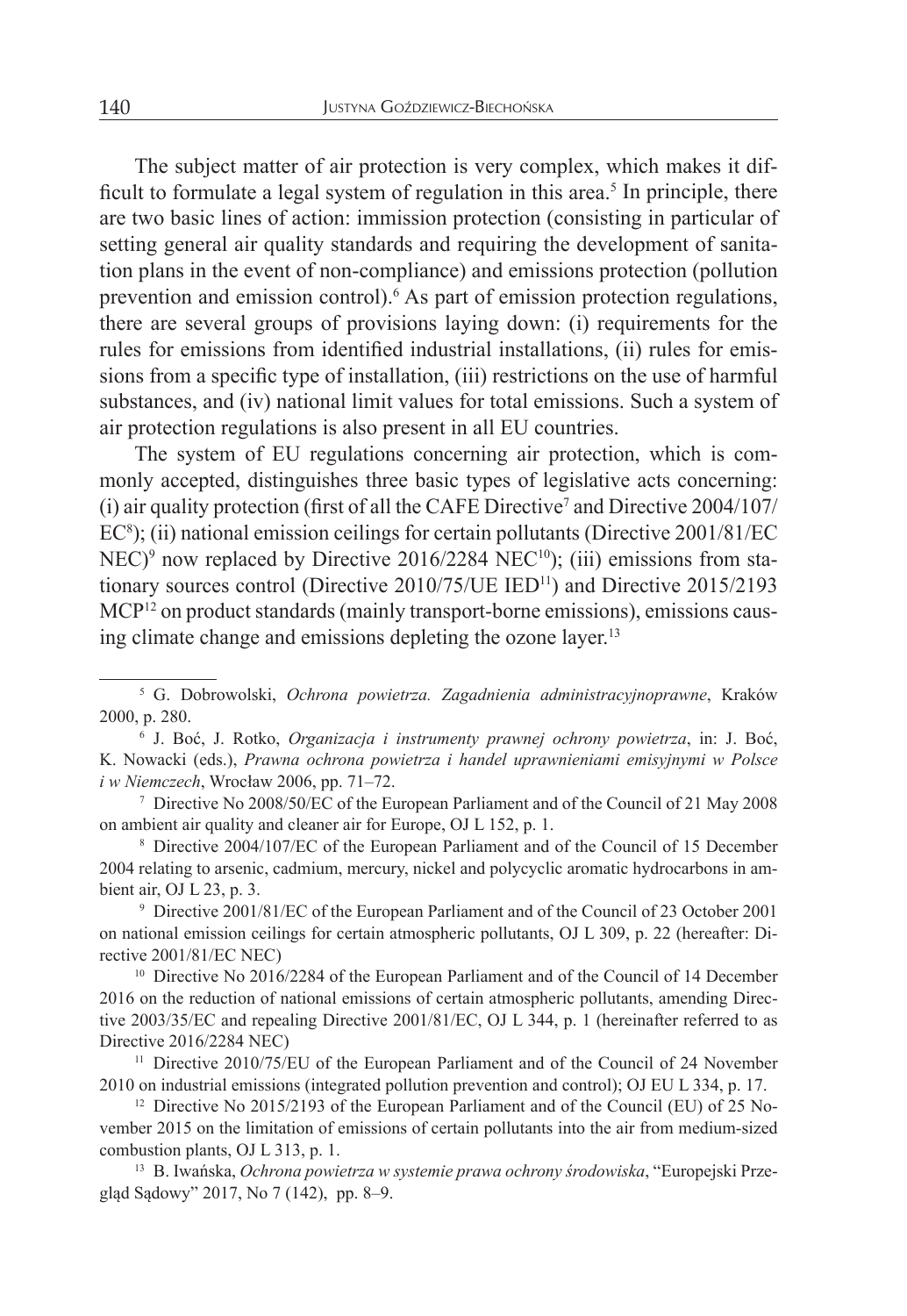When considering pollution pathways (from the source to the site of its concentration or receptors in the environment), six types of environmental standards can be identified, taking into account the stages at which these standards could be established. They are: emission, process, product, environmental quality, (human) exposure and biological.14 The system of national air pollution emission ceilings stands out in comparison with other instruments. It is not based on the standard approach, but on the concept of limits on total national emissions. It assumes the obligation to reduce the emission of pollutants from the whole country, expressed as a percentage, by a certain future point in time in relation to a certain previous date. Simply speaking, this concept is sometimes referred to as a national bubble which is virtually determined to cover in a certain area (in the Directive – it is a Member State) into which only a certain predetermined total, joint emission of pollutants from all sources in the whole territory may enter (virtually). The advantage of this construction is that one country does not interfere in the policy of another country, and each country determines the measures leading to the reduction of pollution.<sup>15</sup>

The basic law implementing this concept in the legal system of air protection in the EU was Directive 2001/81/EC NEC. In relation to the setting of new strategic objectives of the European Union in the sphere of air quality,<sup>16</sup> as well as the need to adapt the system of national emission ceilings to international obligations arising, largely, from the revised Gothenburg Protocol,<sup>17</sup> it was considered necessary to set out a new legal framework in this respect by means of a new directive. This resulted in the adoption of Directive 2016/2284 NEC which entered into force on 31 December 2016. Its transposition date was set at 1 July 2018, and the last provisions of Directive No 2001/91/EC NECs due to be repealed on 31 December 2019. The current period is therefore a breakthrough for the regulation of this issue and consequently for the system of national ceilings for air pollution emissions in the European Union.

The subject of the article is the agricultural context of the above legal regulation. Its aim is to determine the role of the agricultural sector in the legal

<sup>14</sup> N. Haigh, *EU Environmental*..., pp. 47–48.

<sup>&</sup>lt;sup>15</sup> Ibidem, p. 50.

<sup>&</sup>lt;sup>16</sup> Communication from the Commission to the Council and the European Parliament of 18 December 2013. Clean Air for Europe [COM(2013) 918 final]. See also Communication from the Commission to the Council and the European Parliament of 21 September 2005, Thematic Strategy on air pollution [COM(2013)918 final].

<sup>&</sup>lt;sup>17</sup> Protocol to the 1979 Convention of the United Nations Economic Commission for Europe on Long-range Transboundary Air Pollution for combating acidification, eutrophication and ground-level ozone, signed in Gothenburg on 30 November 1999 (OJ EU L 179 of 2003), amended in 2012. It was approved by the Union by Council Decision (EU) 2017/1757 of 17 July 2017 (OJ EU L 248, p. 3).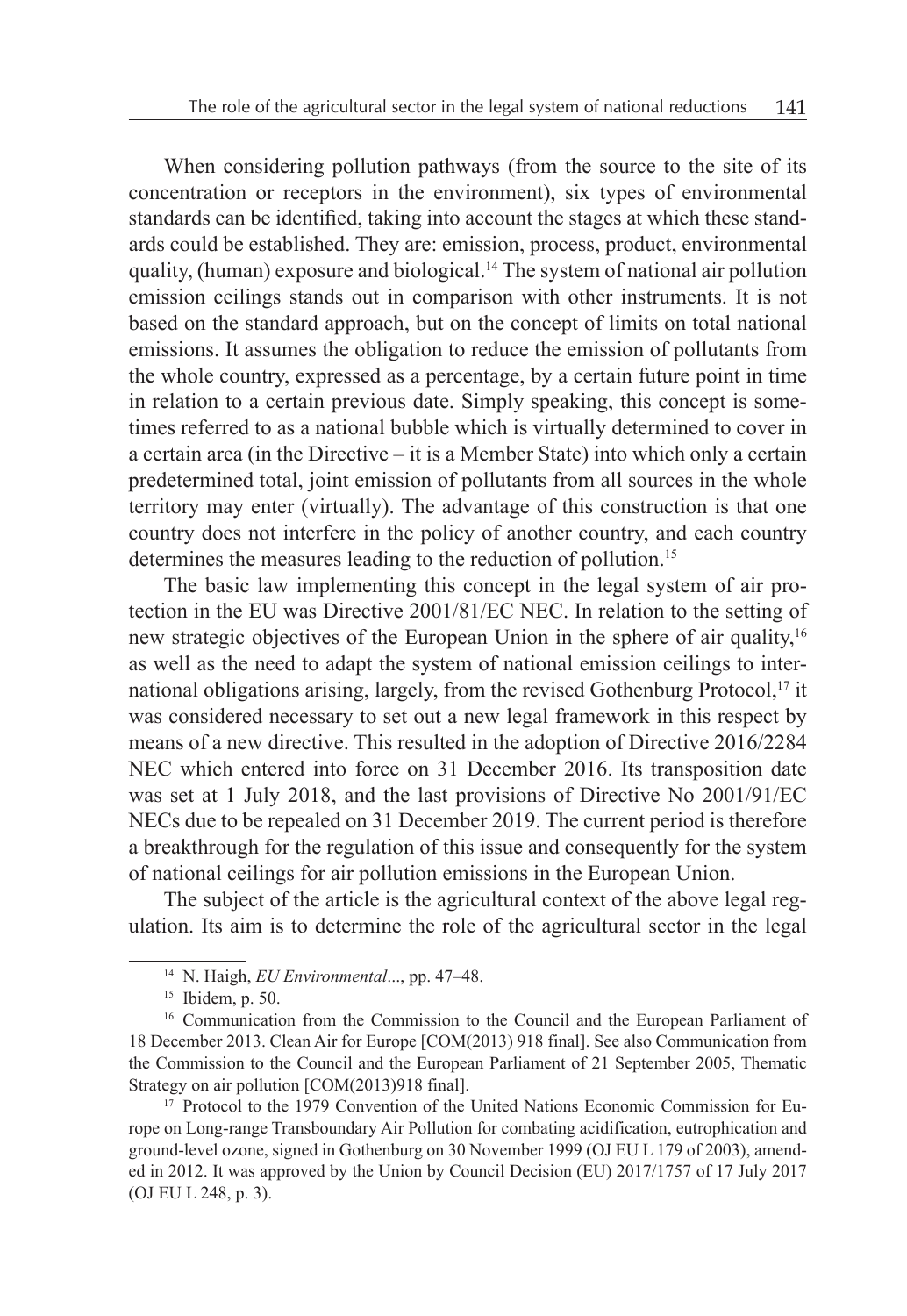system of national air pollution emissions ceilings in the European Union, in particular, the requirements posed by the amended legal basis in this respect. This will also allow to identify the challenges that this sector faces in relation to the implementation of the NEC Directive. This is all the more important as the NEC Directive and the Nitrates Directive are currently two key legislative acts governing the adjustment of the agricultural sector to the objectives and requirements of European Union law with regard to broadly understood environmental and climate policy.

Due to the extent and complexity of the legal issues of air protection, these matters have so far been the subject of interest of the doctrine and their various aspects have been analysed.18 However, to date, the legal literature has not dealt with the problem of national air pollution reductions in the European Union from the agricultural perspective, as outlined above, which is mainly due to the short duration of the new NEC Directive.

**2.** Agricultural activity generates significant amounts of air pollution. Predominantly, it is responsible for the emission of two types of substances: atmospheric aerosols (particulate matter)  $PM<sub>2.5</sub>$  and ozone. Particulate matter is a serious threat to human health due to the size of the dust particles which may penetrate the respiratory and circulatory systems.19 Agricultural emissions constitute a major source of high concentrations of atmospheric aerosol in Europe and the eastern parts of the United States and China.20 The impact of agriculture on the atmospheric pollution is associated with two paths. The first is, as indicated by satellite monitoring, the direct emission of these aerosols into the air. It is caused by the still widespread (although banned in most EU countries) practice of incinerating agricultural waste.<sup>21</sup> The second path starts with  $PM_{25}$  precursors produced by the agricultural sector, which are formed by chemical reactions in the atmosphere. Among these gases – precursors, which

<sup>18</sup> J. Boć, K. Nowacki (eds.), *Prawna ochrona powietrza...*; G. Dobrowolski, *Ochrona powietrza. Zagadnienia administracyjnoprawne*, Kraków 2000; M. Górski, *Zmiany w regulacjach prawnych dotyczących ochrony powietrza,* in: R. Molski (ed.), *Rynek energii elektrycznej. Wybrane aspekty prawne i techniczne*..., pp. 161–178; M. Górski, *Nowe regulacje prawne w zakresie ochrony jakości powietrza – monitoring i przywracanie wymaganego stanu jakości powietrza*, "Acta Iuris Stetinensis" 2014, No 5, pp. 233–245; B. Iwańska, *Ochrona powietrza...*; P. Korzeniowski, *Model prawny ochrony powietrza w ustawie – Prawo ochrony środowiska*, "Prawo i Środowisko" 2014, No 1(77).

<sup>19</sup> J. Lelieveld et al., *The contribution*..., p. 367.

<sup>20</sup> S.E. Bauer, K. Tsigaridis, R. Miller, *Significant atmospheric aerosol pollution caused by world food cultivation*, "Geophysical Research Letters" 2016, No 43(10), p. 5399.

<sup>21</sup> J.X. Warner et al., *Increased atmospheric ammonia over the world's major agricultural areas detected from space*, "Geophysical Research Letters" 2017, No 44, pp. 2875–2884.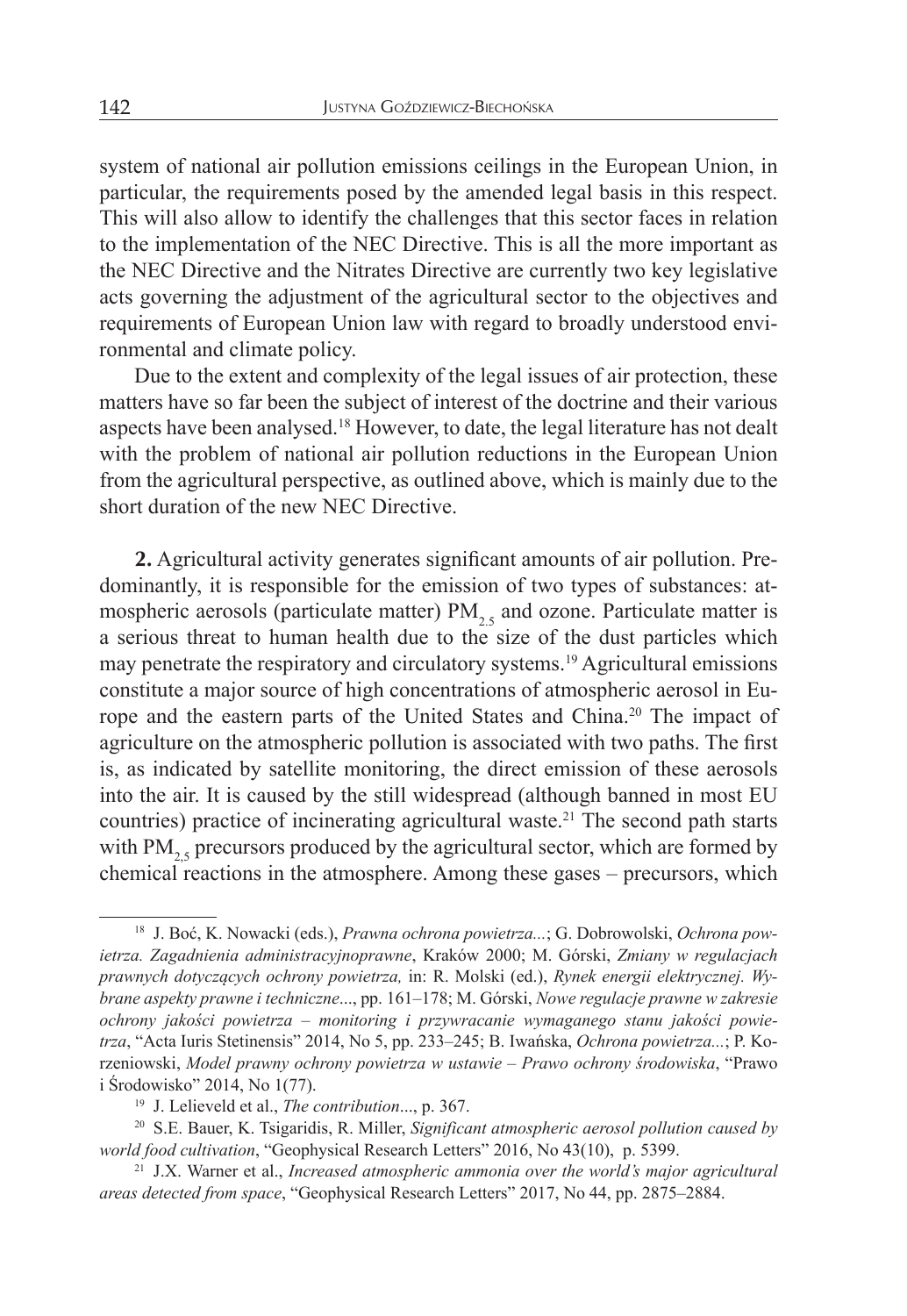include mainly sulphur dioxide, nitrogen oxides, ammonia and volatile organic compounds, one – ammonia is especially involved in agricultural activities. It is estimated that 96% of the emission of this chemical compound to the air is produced by the agricultural sector (especially animal husbandry and because of the use of fertilisers).22 The major source of another pollutant, ozone (highly toxic and aggressive to humans and ecosystems) is agricultural activity, too. This is because one of its precursors is methane. Globally, about half of the emissions of this anthropogenic gas are related to agricultural activity.<sup>23</sup>

Paradoxically, despite these facts, the agricultural sector makes little contribution to the efforts to improve the air quality. It is estimated that the share of the EU agricultural sector in the costs of implementing the current legislation is only 2%.24 Of the pollutants covered by Directive 2001/81/EC NEC, the ammonia emissions have been the least reduced emissions in recent decades. (In the European Union, between 1990 and 2010, sulphur dioxide emissions were reduced by 82%, nitrogen oxide emissions by 47%, non-methane volatile organic compounds by 56% and ammonia emissions by  $28\%$ .)<sup>25</sup> At the same time, it is estimated that the reduction of ammonia emissions from agriculture was only 5% between 2005 and 2013, and even increased in the following years (by 3% between 2013 and 2016).26

It must be noted though, that the reduction of ammonia emission from agriculture is a very complex issue. The application of measures to reduce ammonia emissions is strongly dependent on local conditions, including the structure of farm holdings and agricultural practices applied in a given country. Not all reduction methods may be applied in small farms either.<sup>27</sup> Moreover, the fugitive nature of ammonia emissions from agricultural sources makes it difficult to both reduce and control them. It is also worth pointing out that in fact as much as 80% of ammonia emissions from agricultural sources in the EU can

<sup>22</sup> E. Giannakis et al., *Costs and benefits of agricultural ammonia emission abatement options for compliance with European air quality regulations*, "Environmental Sciences Europe" 2019, No 31, p. 1.

<sup>23</sup> I. Karakurt, G. Aydin, K. Aydiner, *Sources and mitigation of methane emissions by sectors: A critical review*, "Renewable Energy" 2012, No 39, p. 40.

<sup>&</sup>lt;sup>24</sup> http://ec.europa.eu/environment/air/pdf/review/Facts%20and%20figures%20agriculture%20under%20the%20NEC.pdf (accessed on: 10 December 2019).

<sup>&</sup>lt;sup>25</sup> Recital 1 of Directive (EU) 2016/2284 of the European Parliament and of the Council of 14 December 2016 on the reduction of national emissions of certain atmospheric pollutants, amending Directive 2003/35/EC and repealing Directive 2001/81/EC.

<sup>&</sup>lt;sup>26</sup> Eurostat, Ammonia emissions from agriculture, 2019, https://ec.europa.eu/eurostat/web/ products-datasets/-/sdg\_02\_60 (accessed on: 15 December 2019).

<sup>27</sup> O. Oenema et al., *Emissions from agriculture and their control potentials TSAP Report #3 Version 2.1 IIASA 2012*, http://ec.europa.eu/environment/air/pdf/TSAP-AGRI-20121129\_v21. pdf (accessed on: 10 December 2019), p. 34.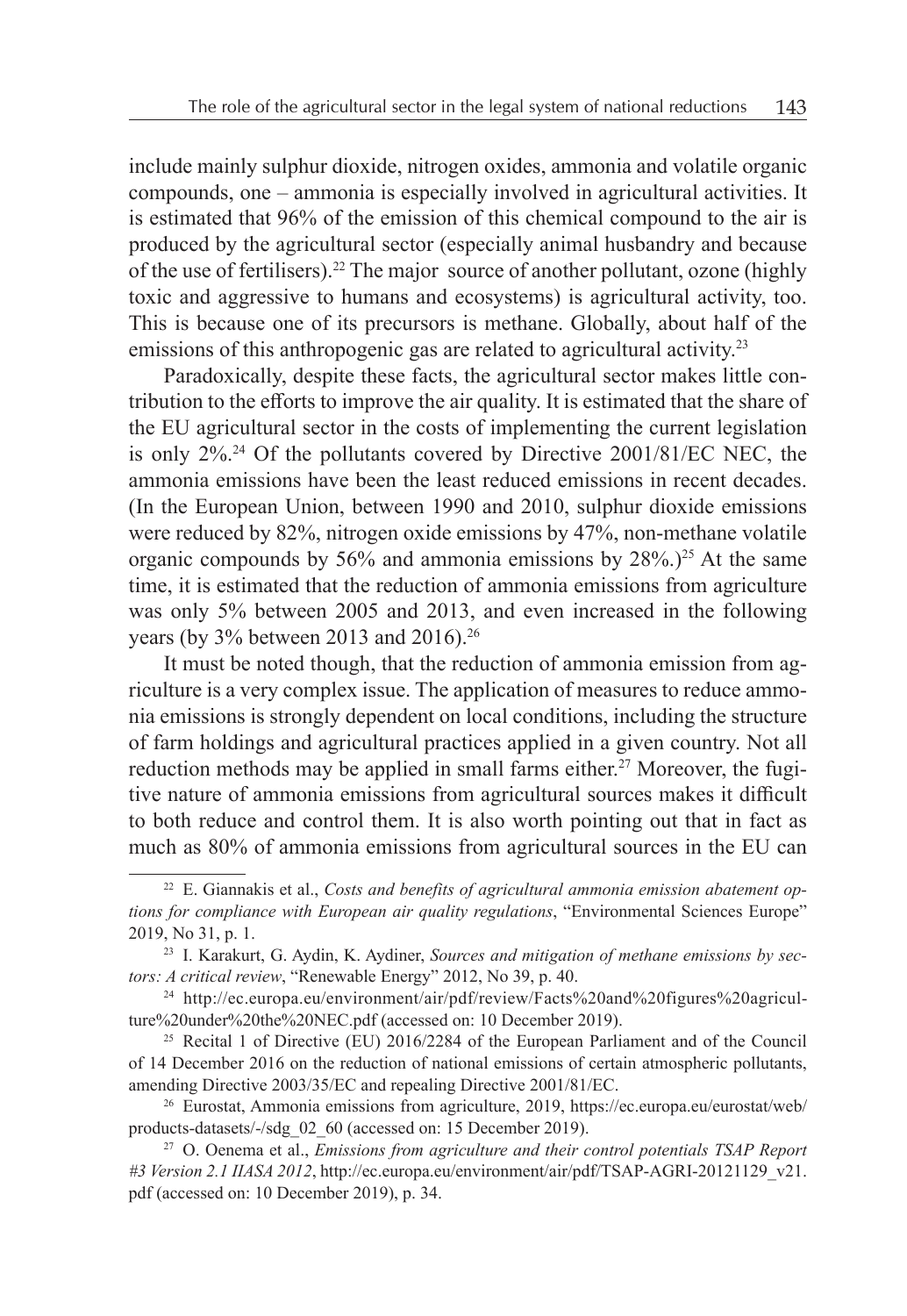be attributed to 5% of large-scale agricultural holdings, which are essentially agricultural enterprises.<sup>28</sup>

Addressing the problem of pollution of agricultural origin was one of the strong arguments in favour of the new NEC Directive 2016/2284. This was particularly true for ammonia and methane. In its proposal to include methane among the substances covered by the Directive, the European Commission argued that: "Methane ceilings under the EU system of national emission ceilings could reduce emissions in a cost-effective manner."29 It should be noted that the EU regulations in force so far do not address directly this pollution and its role in the formation of tropospheric ozone. Furthermore, although methane is one of the six greenhouse gases covered by the Kyoto Protocol, it is at the discretion of the Member States, since they are committed to an overall reduction target, to decide which gas to include in their reduction effort.<sup>30</sup> The reduction levels proposed in the draft directive were to be 29% for ammonia and 33% for methane by 2030. Eventually, as a result of the proactive involvement of the agricultural lobby, methane was excluded from the reduction obligations and the requirements for ammonia were significantly reduced.<sup>31</sup>

**3.** As mentioned above, the basic piece of legislation governing the system of national air pollution ceilings in the EU is Directive 2016/2284 NEC. Pursuant to it, Member States must limit their anthropogenic emissions of five pollutants: sulphur dioxide  $(SO_2)$ , nitrogen oxides (NOx), non-methane volatile organic compounds (NMVOC), ammonia (NH<sub>3</sub>) and fine dust (PM<sub>2,5</sub>). This reduction is in line with national obligations applicable as of 2020 to 2029 and as of 2030, as set out in Annex II of the Directive (article 4(1) of Directive 2016/2284 NEC). The reduction obligations are determined by reference to emissions in the reference year 2005. For Poland, these requirements were set respectively for both periods indicated above for SO<sub>2</sub> by 59% and 70%, for

<sup>&</sup>lt;sup>28</sup> On the concept of an agricultural enterprise as an agricultural holding see e.g. J. Bieluk, *O potrzebie wprowadzenia do prawa polskiego pojęcia przedsiębiorstwa rolnego*, "Studia Iuridica Agraria" 2013, vol. XI, pp. 131–145; B. Jeżyńska, *Przedsiębiorca rolny we współczesnym ustroju rolnym*, in: P. Litwiniuk (ed.), *Kwestia agrarna. Zagadnienia prawne i ekonomiczne*, Warszawa 2016, pp. 205–215.

<sup>&</sup>lt;sup>29</sup> European Commission proposal of 18 December 2013 for a Directive of the European Parliament and of the Council on the reduction of national emissions of certain atmospheric pollutants and amending Directive 2003/35/EC /COM/2013/0920 final – 2013/0443 (COD)/.

<sup>30</sup> L. Duprez et al., *Clearing the air. Critical guide to the new national mission ceiling directive*, European Environmental Bureau (EEB) 2017, https://eeb.org/publications/62/air-quality/1078/clearing-the-air-a-critical-guide-to-the-new-nec-directive.pdf (accessed on 16 December 2019), p. 28.

<sup>31</sup> https://www.teraz-srodowisko.pl/aktualnosci/Dyrektywa-NEC-pominie-metan-2349. html (accessed on 16 December 2019).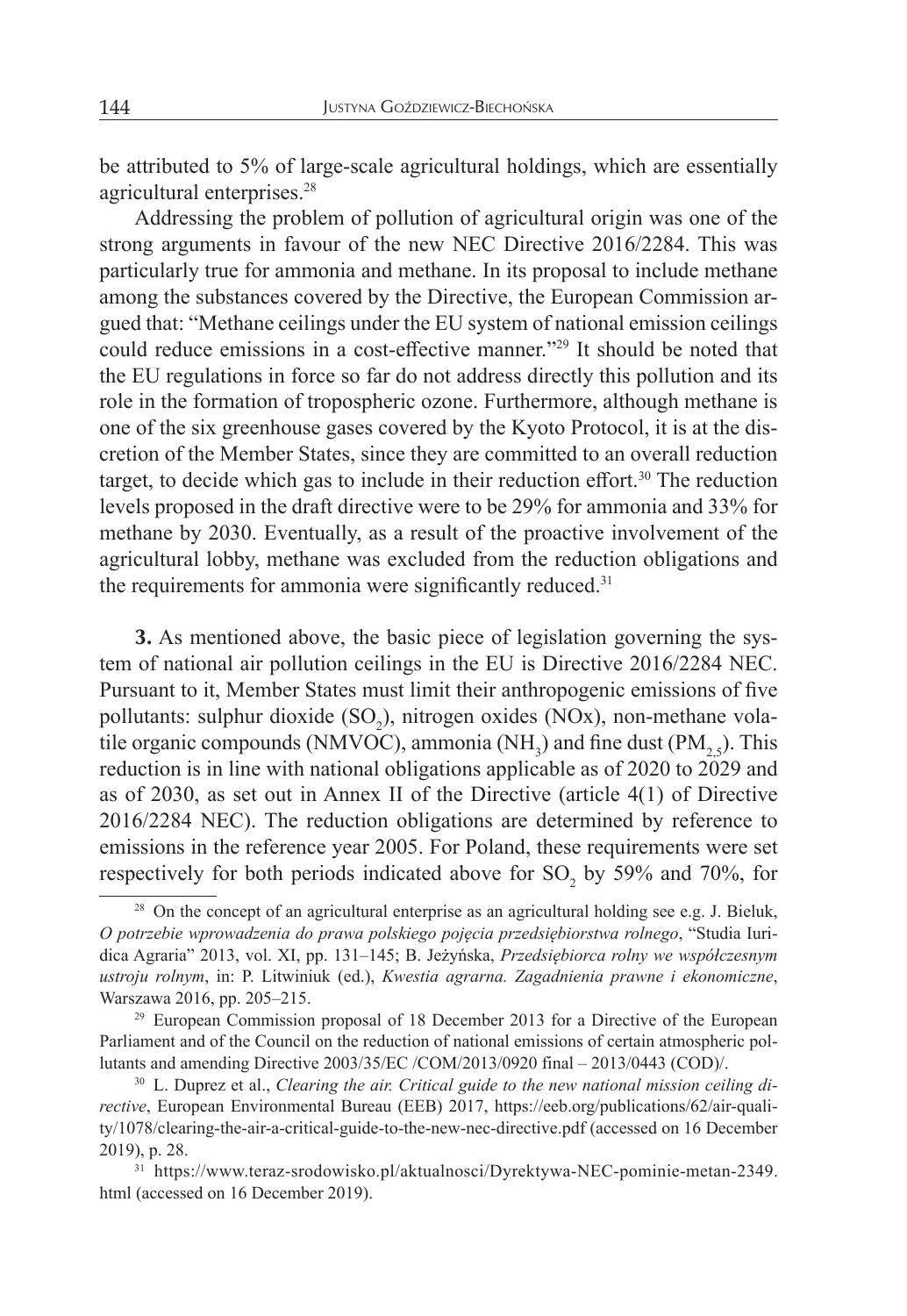NOx by 30% and 39%, for NMLZO by 25% and 26%, for NH, by 1% and 17% and for  $PM_{2.5}$  by 16% and 58%, respectively.

Moreover, in order to ensure visible progress in implementing the 2030 commitments, article 4(2) of the Directive provides for the obligation for Member States to determine indicative emission levels in 2025 using a linear reduction pathway established between the emission levels set out in the 2020 and the 2030 commitments. In addition, under the conditions set out in that provision, countries may follow a non-linear reduction pathway.

The Directive also requires the development, adoption and implementation of national air pollution abatement programmes (NAPPs) and the monitoring of emissions of pollutants under the obligation to be reduced, as well as other pollutants indicated in Annex I of the Directive and their effects of their emissions. Article 6 sets out the requirements for these programmes and Annex III details their content. The first NAPP was to be transmitted to the European Commission by 1 April 2019 (article 10(1) of the Directive). In Poland, this programme was adopted at a later date.<sup>32</sup>

An important element of Directive 2016/2284 NEC is also the "flexible approach" provided for in its article 5, which is the result of a turbulent and difficult legislative process, and consequently its current shape represents a compromise solution. This provision allows for derogations from the reduction obligation in specific situations (e.g. an exceptionally cold winter or an exceptionally dry summer – article 5(2); sudden and exceptional disruption or loss of power in the generation or supply the electricity or heat systems – article 5(4)).

The novelty provided for in article 9 of Directive 2016/2284 NEC is also worth noting. It is an obligation to monitor the negative effects of air pollution on ecosystems. According to this provision, "Member States shall ensure the monitoring of negative effects of air pollution on ecosystems based on a network of monitoring stations, representative of their freshwater, natural and semi-natural habitats and of the types of forest ecosystem, taking a cost-effective and risk-based approach." Here a certain return to the sources of air pollution protection regulations may be seen. The initial stimulus to undertake legislative activities in this area was the need to solve the problem of acid rain in order to focus subsequently on the protection of human life and health. Hence the holistic approach and motivation in this regulatory area observable today.

As mentioned above, Directive 2016/2284 NEC does not provide for any obligation to reduce methane, while ammonia reduction measures are mandatory. In accordance with the disposition of article 6 of the Directive, the key

<sup>&</sup>lt;sup>32</sup> Resolution No. 34 of the Council of Ministers of 29 April 2019 on the adoption of the National Air Pollution Control Programme (Monitor Polski of 21 June 2019, item 572).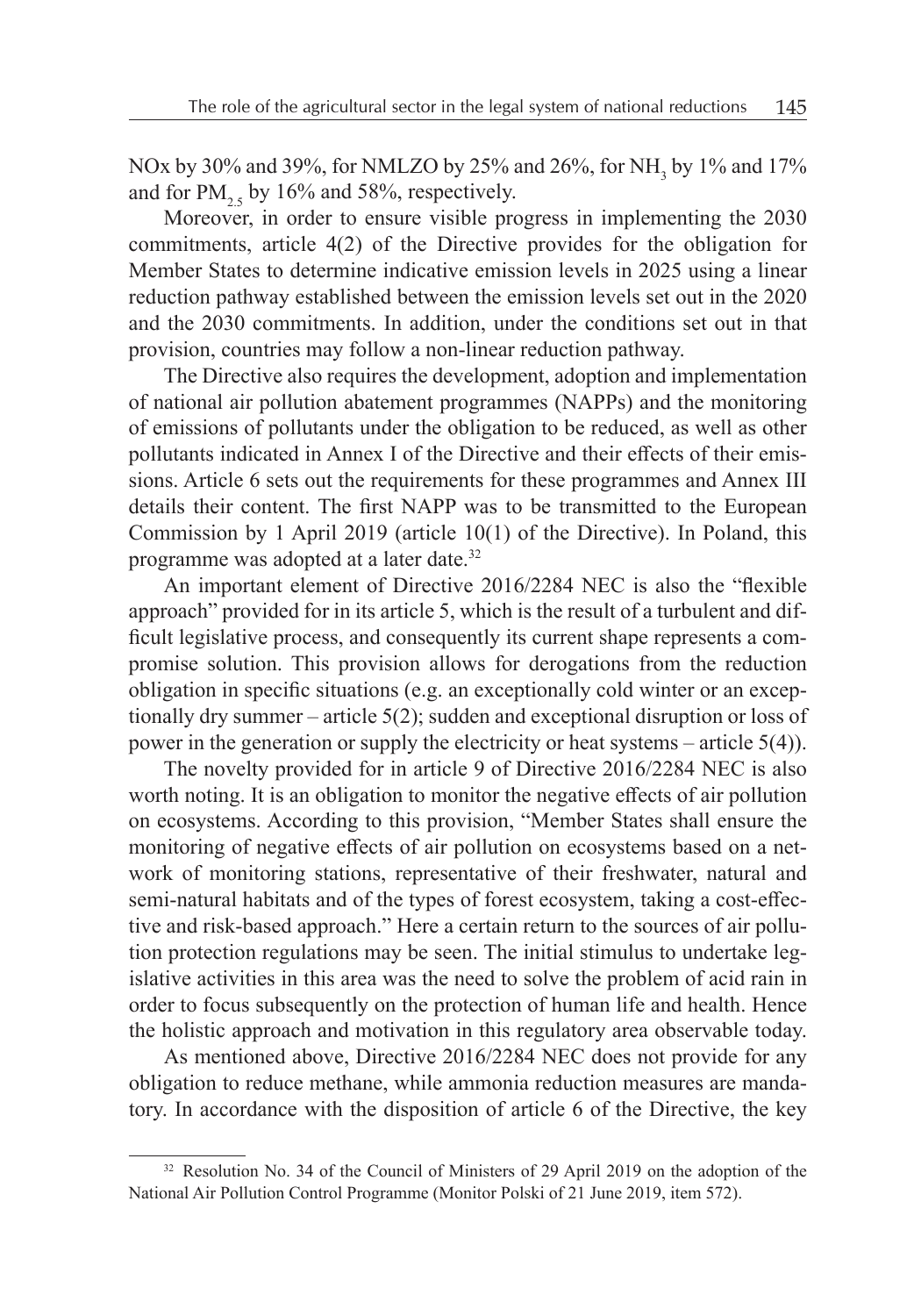document defining the methods and measures to reduce ammonia emissions is the NAPPs. Annex III of the Directive, concerning the content of this document, specifies in its second part the measures designed to reduce emissions (ammonia as well as fine dust and soot.) Importantly, when establishing these measures, Member States are to take into account relevant guidelines for ammonia and use best available techniques in accordance with Directive 2010/75/ EU IED. This demonstrates an attempt to implement a comprehensive and complementary approach to the legal regulation of protection against pollution from agricultural holdings at the Union level. It should be stressed, however, that most of the requirements are optional. Additionally, when introducing these measures, Member States must ensure that their effects on small and very small farms are fully taken into account. Such holding, may, for example, be exempted from these obligations (Annex III(C)).

However, the adoption of a national advisory code of good agricultural practice on limiting ammonia emissions and a ban on ammonium and carbonate fertilisers is mandatory. The above obligation was incorporated into the Polish legal order by an amendment<sup>33</sup> to the Act of 10 July 2007 on fertilisers and fertilisation.34 According to article 22a that has been added to the Act, the Code of Good Agricultural Practice for Reducing Ammonia Emissions<sup>35</sup> is to be drawn up by the minister responsible for agriculture in consultation with the minister responsible for the environment, taking into account the 2014 Framework Code for Good Agricultural Practice for Reducing Ammonia Emissions of the United Nations Economic Commission for Europe. The provision of article 22a of the Act on Fertilisers and Fertilisation also indicates the voluntary application of the Ammonia Code.

**4.** What, then, are the obligations incumbent on the agricultural sector under Directive 2016/2284 NEC and its reformed system of national air pollution ceilings?

As it follows from the characteristics of the provisions of Directive 2016/2284 NEC, the objective of the EU legislator is to achieve environmental goals for air quality in the form of a reduction of air pollution, based on the

 $33$  Article 22a added by article 9(2) of the Act of 4 July 2019 amending the Act on the greenhouse gas emission allowance trading scheme and certain other Acts (Journal of Laws 2019, item 1501) amending this Act as of 24 August 2019.

<sup>34</sup> I.e. Journal of Laws 2018, item 1259 as amended.

<sup>&</sup>lt;sup>35</sup> Code of good agricultural practice for reducing ammonia emissions, Warszawa 2019, https://www.gov.pl/web/rolnictwo/kodeks-dobrej-praktyki-rolniczej-w-zakresie-ograniczania-emisji-amoniaku (accessed on: 22 December 2019); hereinafter referred to as the Ammonia Code.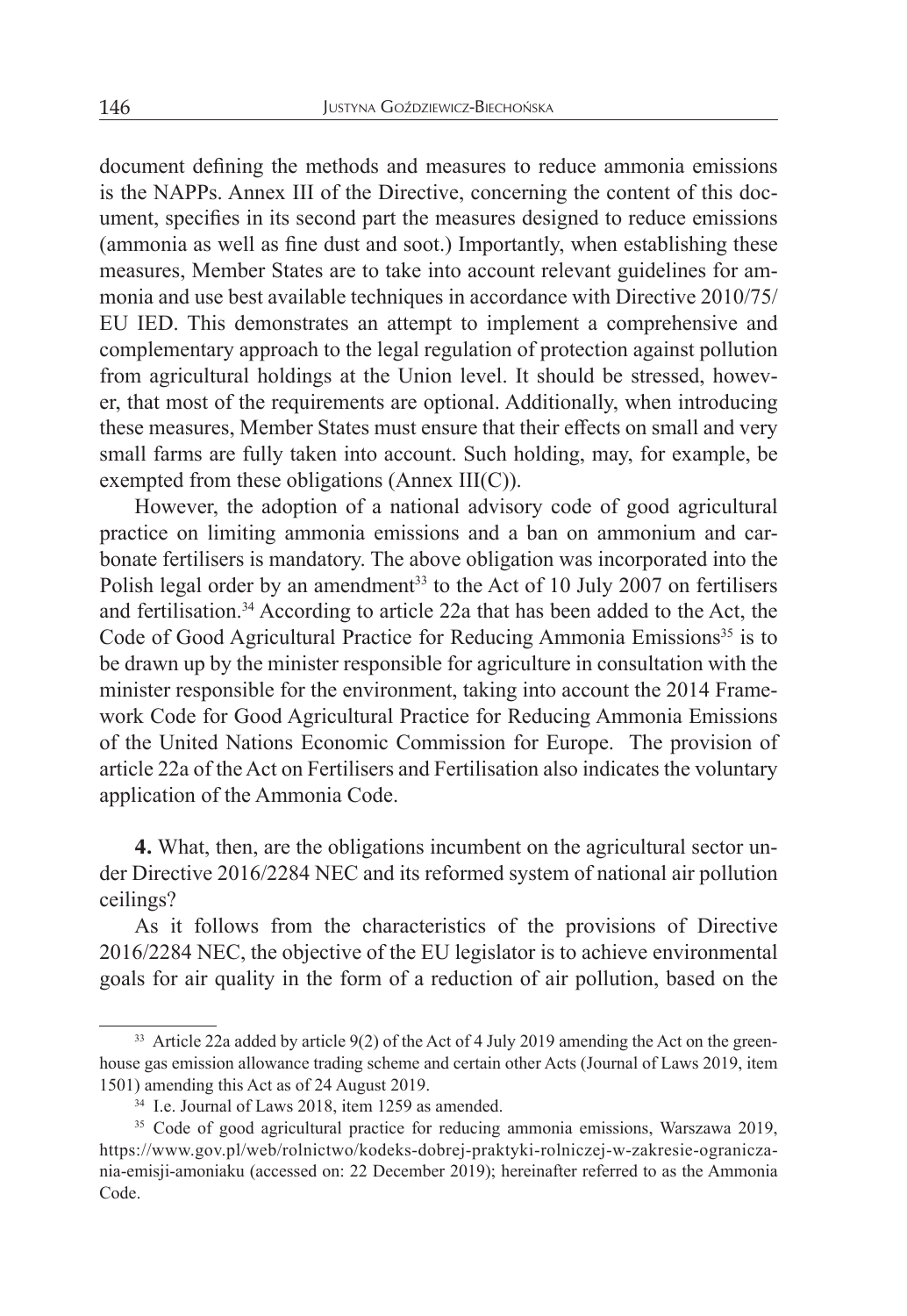reduction of emissions of certain substances aimed at reducing air pollution at source. In the case of agriculture, among the substances covered by the Directive, ammonia and fine dust are of primary concern. Measures applicable to agriculture are therefore targeted at reducing these pollutants. It is worth mentioning that, according to scientific research, the regulation targeting NH<sub>3</sub> emissions from agricultural sources is considered to be the most effective strategy for reducing  $PM_{2,5}$  in Europe.<sup>36</sup> Thus, ammonia is the primary objective of the measures set out in the Directive.

In the Polish NAPP programme, the methods and measures referred to in Annex III, Part 2 of Directive No 2016/2284 NEC that are aimed at ensuring compliance of the agricultural sector with commitments to reduce emissions are contained in Chapter 2.7. This document provides that specific actions resulting in the reduction of NH<sub>3</sub> emissions are set out in the "Advisory Code" of Good Agricultural Practice for Reducing Ammonia Emissions." This programme also points to the adoption in 2018 of a nitrogen programme for water protection containing measures that could contribute to the reduction of ammonia emissions to air and lists four measures to be further communicated to farmers.

In turn, the Ammonia Code adopts and describes five of the six measures to reduce ammonia emissions as set out in Annex III, Part 2(A)(1): (a) nitrogen management, including the full nitrogen cycle; (b) livestock feeding strategies; (c) low emission fertiliser spreading techniques; (d) low emission fertiliser storage systems; (e) low emission animal husbandry systems. The last measure (reduction of ammonia emissions from mineral fertiliser use), listed in the Annex of Directive 2016/2284 NEC, has already been a mandatory measure since the entry into force of the Nitrates Programme."37 The Ammonia Code provides that these measures are intended for voluntary implementation. However, it should be noted that farms carrying out activities subject to the integrated permit are obliged to apply the best available techniques (BAT) and therefore have to choose from the above Code measures and implement them in practice.<sup>38</sup>

<sup>36</sup> E. Giannakis et al., *Costs and benefits.*.., p. 2 and the literature quoted therein.

<sup>&</sup>lt;sup>37</sup> Ordinance of the Council of Ministers of 5 June 2018 on the adoption of an "Action Programme to reduce water pollution by nitrates from agricultural sources and prevent further pollution," Journal of Laws 2018, item 1339.

<sup>&</sup>lt;sup>38</sup> This concerns the intensive rearing of poultry or pigs. See Commission Implementing Decision (EU) No 2017/302 of 15 February 2017 establishing best available techniques (BAT) conclusions for the intensive rearing of poultry or pigs in accordance with Directive 2010/75/EU of the European Parliament and of the Council, OJ L 43, p. 231. National Emission Ceilings (NEC) Directive reporting status 2019, Briefing No. 2/2019; https://www.eea.europa.eu/themes/air/ air-pollution-sources-1/national-emission-ceilings/nec-directive-reporting-status-2019/#tab-interactive-charts (accessed on: 29 December 2019).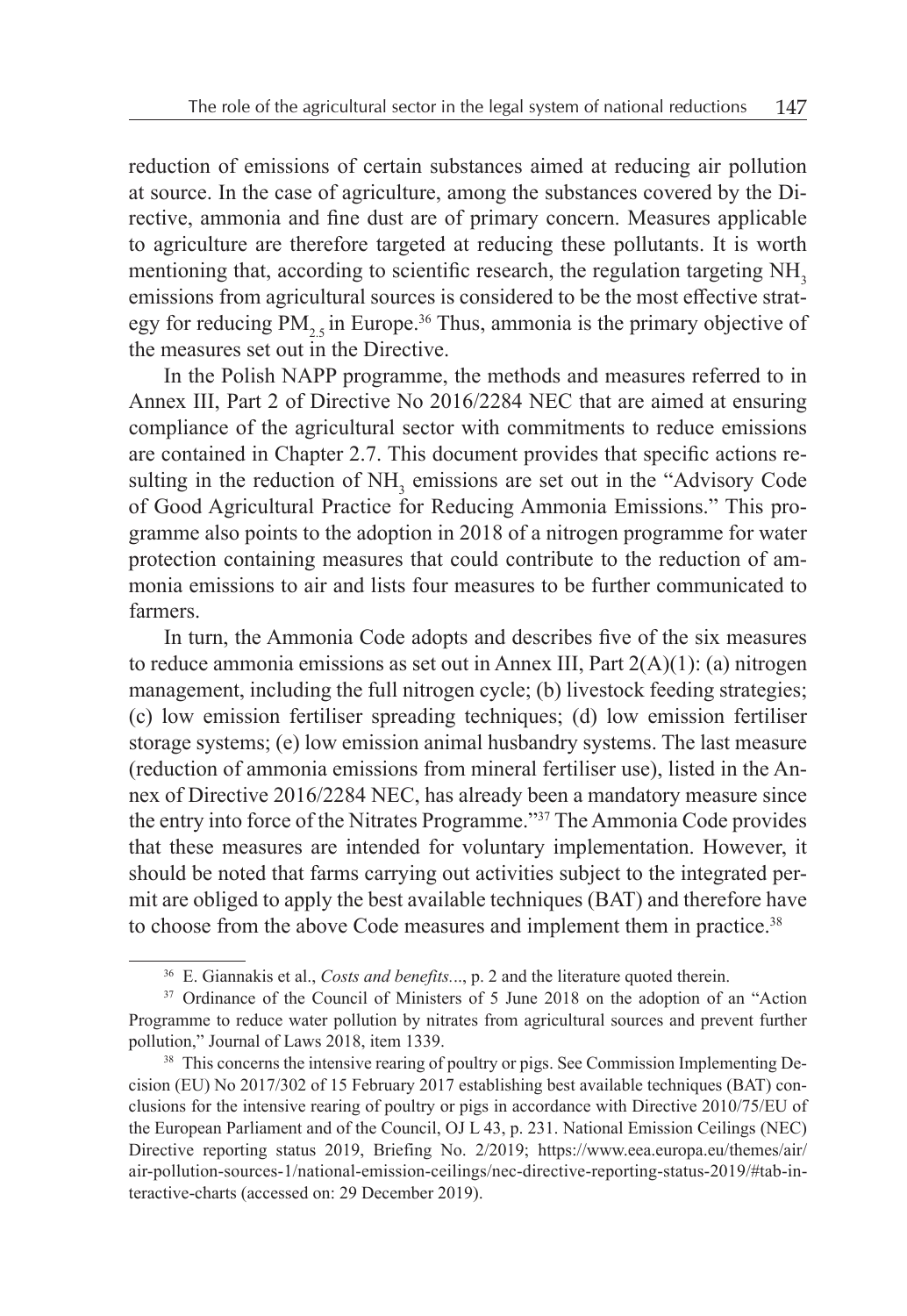The synergies of this regulation with the provisions on the protection of water against nitrate pollution originating from agricultural sources need to be particularly highlighted. As indicated in the Ammonia Code, its provisions complement and develop the requirements and recommendations contained in the laws concerning water protection. "These EU regulations are being implemented for different purposes (water and air protection, respectively) and concern different pollutants/substances while the implementation of the requirements resulting from them in agricultural practice is currently at different stages. In practical terms, however, it boils down to the implementation of similar practices and changes in agricultural production technology at the level of a farm holding. Therefore, in the research work to determine the necessary adaptations of the agricultural sector, these areas should be treated together, in a comprehensive manner."39

Given that the system of national air pollution ceilings is based primarily on optional measures, the question arises whether such an approach will be sufficient to achieve the objectives set out in Directive 2016/2284 NEC. Indeed, it is already predicted that the obligations under the Directive by 2030 will be difficult to satisfy. What is more, sixteen Member States reported concerns about meeting the ammonia reduction target for 2020. Between 2014 and 2017, emissions of this gas increased by 2.5% (caused precisely by no reductions in its emission in the agricultural sector), with a downward trend for other pollutants.40

Of the three main approaches to reducing emissions: voluntary, economic and regulatory, the first is most favoured by farmers and their organisations, especially when compared to the third, regulatory one.<sup>41</sup> Basing the regulatory approach on voluntary measures may also turn out to be the only way to reach a compromise in the legislative process. However, it should be noted that already now Member States with the most successful ammonia emission reductions (the Netherlands and Denmark) are applying the regulatory approach in this respect.<sup>42</sup> When it comes to the economic approach, the opportunities for integrating air

<sup>39</sup> The Ammonia Code, p. 11.

<sup>&</sup>lt;sup>40</sup> National Emission Ceilings (NEC) Directive reporting status 2019, Briefing no. 2/2019; https://www.eea.europa.eu/themes/air/air-pollution-sources-1/national-emission-ceilings/nec-directive-reporting-status-2019/#tab-interactive-charts (accessed on 29 December 2019).

<sup>41</sup> S. Hellsten, *Abating N in Nordic Agriculture – Policy, Measures and Way Forward*, "Journal of Environmental Management" 2019, No 236, p. 683.

<sup>42</sup> M. Sutton et al., *Topic 5c. Sectors and solutions: opportunities and challenges to reduce air pollution from agriculture [Working Group report]*, in: A. Engleryd, P. Grennfelt (eds.), *Saltsjöbaden VI Workshop 2018. Clean air for a sustainable future – goals and challenges*, Copenhagen 2018, pp. 51–60, http://nora.nerc.ac.uk/id/eprint/522444/; S. Hellsten, *Abating N in Nordic agriculture*..., p. 680.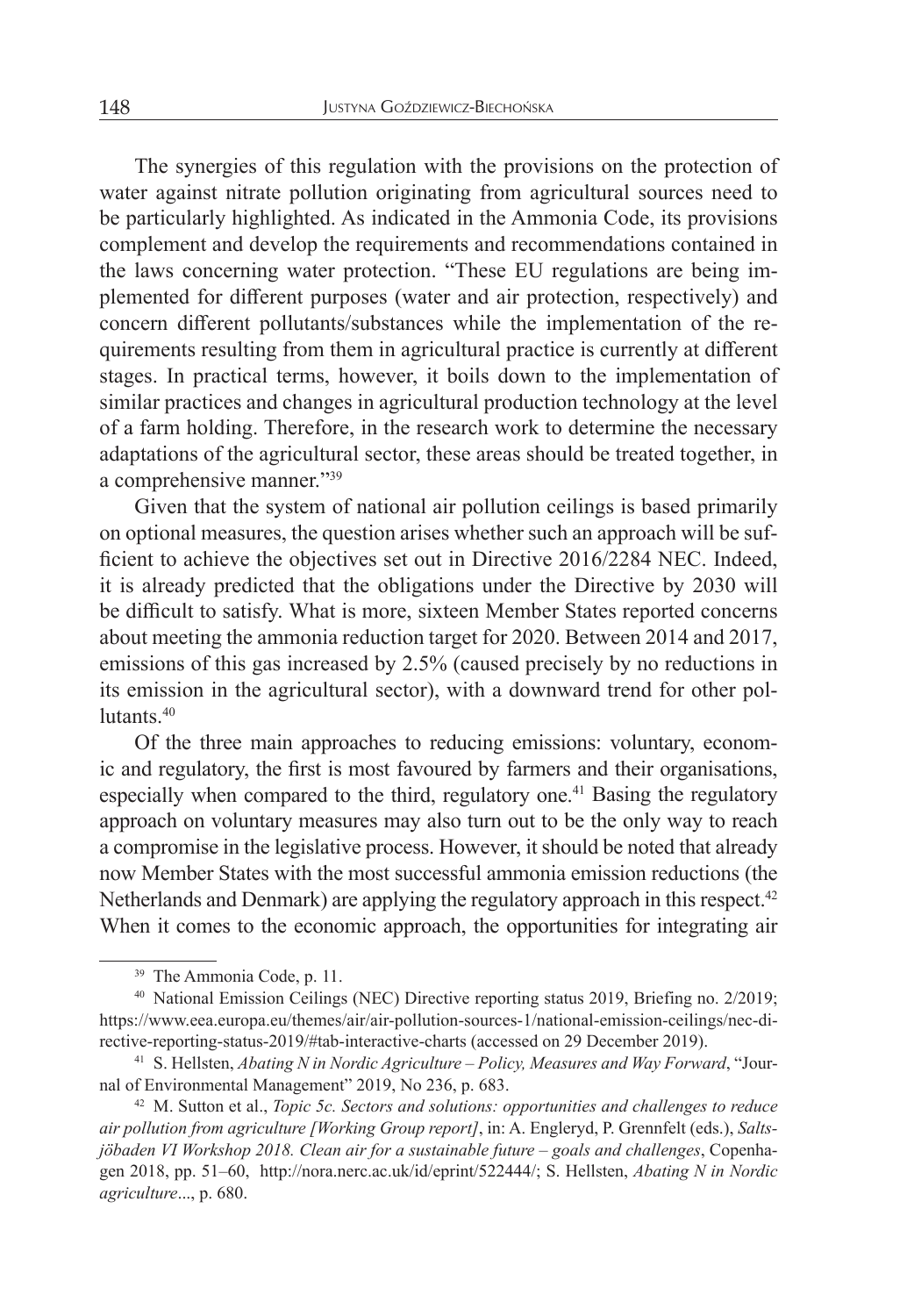pollution measures into support schemes under the Common Agricultural Policy appear to be still underused.43 The main reason for that is the effectiveness of the strategy of subsidisation, especially in combination with education and counselling support, has been proved empirically in Europe as well as elsewhere.<sup>44</sup> What is more, incorrectly constructed assumptions of the support system may lead to the opposite effect – co-financing of activities that cause negative environmental effects. This leads to questions about the actual implementation in agricultural activity of the "polluter pays" principle<sup>45</sup> and the legitimacy of supporting agriculture in the capacity of a provider of ecosystem services.

Finally, it is clear that a holistic approach is needed to tackle the pollution of agricultural origin effectively. An important step in this respect has been the adoption in the Directive, of the principle of implementing the concept of nitrogen management, including its full cycle, and linking it to legal regulations on the protection of water against pollution from agricultural sources and industrial emissions. However, it is necessary to keep in mind the existing inconsistencies and deficiencies, as for example the non-inclusion in the BAT scheme of cattle farms that belong to the largest ammonia emitters in the agricultural sector. On the other hand, the current BAT requirements for poultry and pig farming are rated as relatively relaxed as for the effects that could be achieved.46 It should also be noted that the European Union has not yet developed a comprehensive nitrogen strategy that could provide multifaceted and multi-sectoral environmental and economic benefits.47 However, as it seems this is going to change since the nitrogen cycle is also seen as one of the elements of a closed-loop economic strategy that is currently one of the priorities of EU environmental policy.48

It should also be borne in mind that in order to achieve the reduction targets, it is not enough to implement technical measures alone, but systemic changes are also necessary. With regard to the nitrogen problem, it is necessary, for example, to reduce food waste, improve the efficiency of food chains or promote consumption patterns that have a smaller nitrogen footprint.<sup>49</sup>

<sup>43</sup> E. Giannakis et al., *Costs and benefits*..., p. 9; M. Sutton et al., *Topic 5c*..., p. 54.

<sup>44</sup> D. Abler, *Economic evaluation of agricultural pollution control options for China*, "Journal of Integrative Agriculture" 2015, No 14(6), pp. 1045–1056.

<sup>45</sup> See e.g. M.R.Grossman, *Agriculture and the Polluter Pays Principle: An Introduction*, "Oklahoma Law Review" 2006, No 1, pp. 1–52.

<sup>46</sup> L. Duprez et al., *Clearing the air...*, p. 28.

<sup>47</sup> M. Sutton et al., *Topic 5c...*, pp. 57–58

<sup>48</sup> See J. Goździewicz-Biechońska, *The role of agriculture in circular economy (legal perspective)*, "Przegląd Prawa Rolnego" 2016, No 1, pp. 81–95.

<sup>49</sup> S. Hellsten et al., *Abating N in Nordic agriculture*..., p. 684; M. Sutton et al., *Topic 5c*..., p. 59.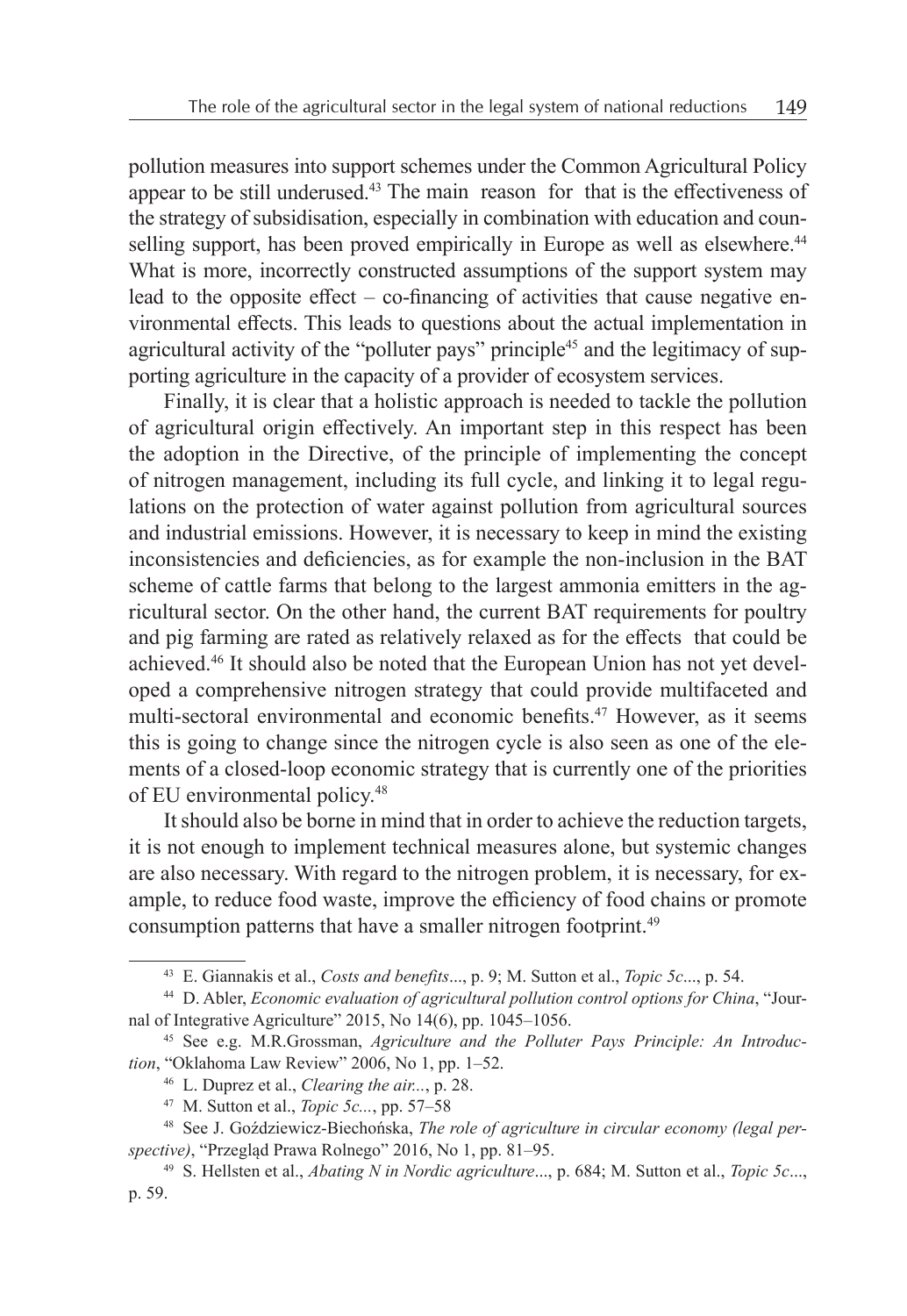**5.** To sum up, the role of the agricultural sector in the legal system of national air pollution reduction in the European Union is very significant. Currently, it sector belongs to of the major emitters of pollutants that are covered by this system. At the same time, when compared with other types of human activity, the agricultural sector has contributed the least to the efforts undertaken in order to reduce emissions of gases to the atmosphere. Hence the potential of agriculture to do something in respect, which has been recognised and taken into account in the legislative work on the reform of the Regulation that has been in force since 2001, and the new NEC Directive 2016/2284 resulting from it. Unfortunately, due to the abandonment of ambitious solutions proposed at the initial stage of the legislative process (e.g. inclusion of methane in the list of pollutants covered by the Directive, or higher reduction requirements for nitrogen), it may be claimed that these opportunities have not been fully exploited. All the more so since scientific studies show that significantly more ambitious reduction obligations for ammonia emissions could be applied in EU countries at a relatively minimal cost.50

Nonetheless, the potential gains in terms of pollution reduction would be enormous. However, they must be seen in a broader context. This was pointed out, for example, by the Court of Justice of the EU in its judgment of 13 March 2019 in Case C 128/17, concerning an action brought by the Republic of Poland for annulment of Directive 2016/2284 NEC. In response to the allegation that the Parliament and the Council ignored the social and economic costs associated with the implementation of the contested directive in particular with regard to Poland, the Court pointed out that "on the contrary, on the basis of all the information available to the institutions, they considered that the costs associated with the implementation of that directive were significantly lower than the social and economic benefits resulting from its implementation. These benefits included, for example, a reduction in healthcare costs, improved productivity, reduced damage to buildings, increased yields and increased life expectancy in good health."51 Moreover, achieving the objectives of Directive 2016/2284 NECs for the period 2020–2029 may have significant health and economic benefits, not only within the European Union but also outside it.<sup>52</sup>

<sup>50</sup> E. Giannakis et al., *Costs and benefits*..., p. 9.

<sup>&</sup>lt;sup>51</sup> Judgment of the CJEU of 13 March 2019 in case C-128/17, The Republic of Poland vs the European Parliament and the Council.

<sup>52</sup> E. Giannakis et al., *Costs and benefits*..., p. 9.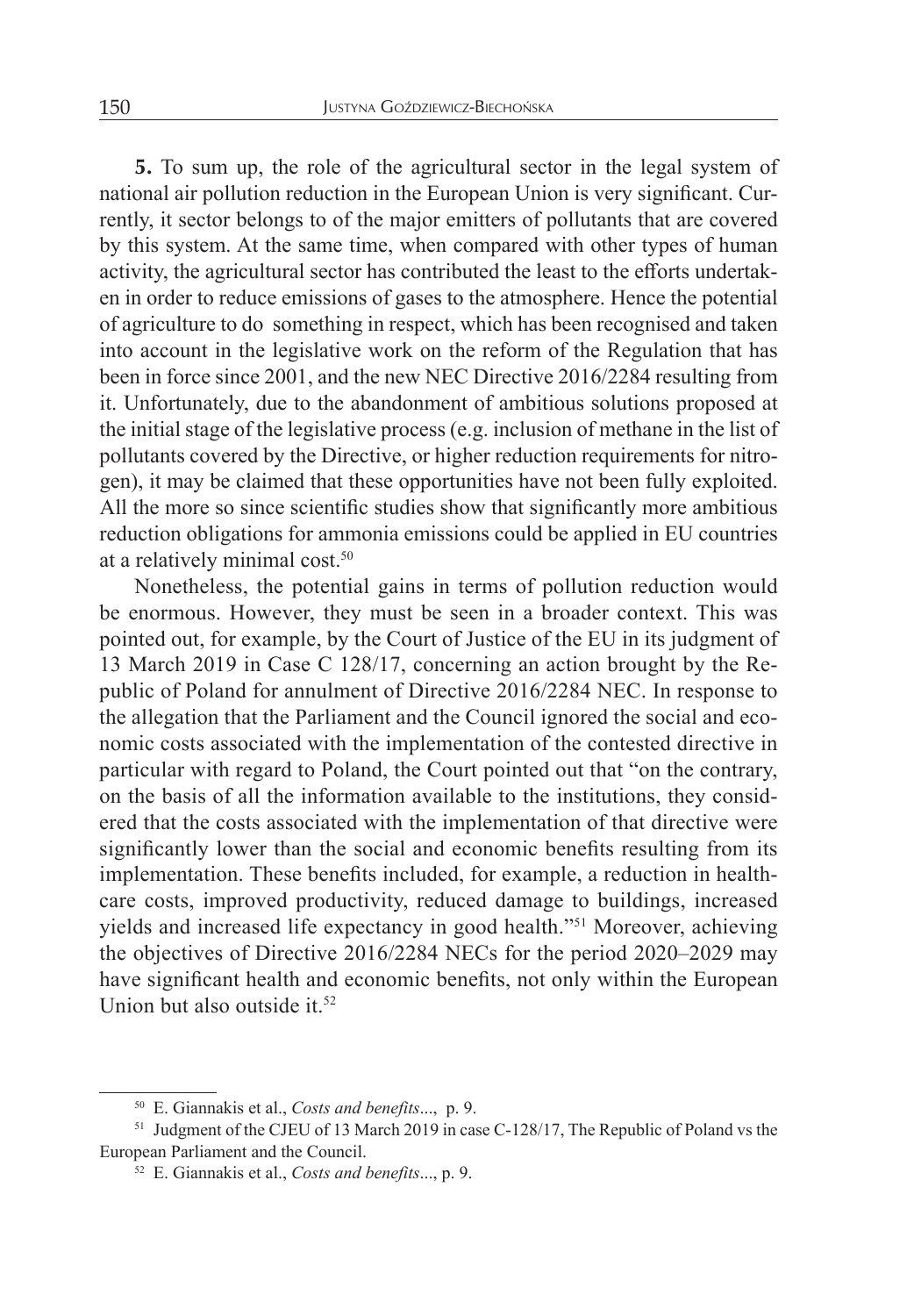Currently, Directive 2016/2284 NEC is one of the basic legislative acts regulating the environmental requirements for agricultural activities. Thus, it is the most important to target the regulation of ammonia emission reduction to the issue of air pollution from agricultural sources. Therefore, the requirements contained in this law set new, significant challenges for this sector. The concept of a system of national reductions adopted in the Directive is based on setting mandatory national targets, while the choice of the strategy for their implementation is left to the Member States. It is of utmost importance therefore that appropriate measures are chosen under national strategies, especially in view of the very high diversity of agricultural holdings (from small family farms to large scale agricultural enterprises). The requirements should therefore be optimally tailored to the different types of agricultural activity.

Of course, at such an early stage of implementation it is not possible to assess the effectiveness of Directive 2016/2284 NEC as a legal instrument for air protection. Taking into account the optional nature of the measures provided for in it and the flexibility mechanism, it is also rather impossible to predict to what extent its provisions will become an effective instrument to reduce emissions of pollutants from agricultural sources. Therefore, substantial responsibility also lies with the Member States, in particular as regards the selection of appropriate strategies to achieve the objectives set. All the more so, as prospective research and analyses indicate, relying only on voluntary and economic measures is unlikely to be sufficient to achieve the reduction targets set out in the Directive.<sup>53</sup> Attention will therefore be necessary to be paid to the reciprocity and synergies resulting from various protective instruments and regulations both at national and EU level.

## **THE ROLE OF THE AGRICULTURAL SECTOR IN THE LEGAL SYSTEM OF NATIONAL REDUCTIONS OF AIR POLLUTION IN THE EUROPEAN UNION UNDER DIRECTIVE 2016/2284 NEC**

#### Summary

The aim of the article is to define the role of the agricultural sector in the legal systems of national emissions ceilings in the European Union, and in particular the requirements of the amended legal basis in this respect – Directive No 2016/2284 of 14 December 2016 on the reduction of national emissions of certain atmospheric pollutants, amending Directive 2003/35/EC and repealing Directive 2001/81/EC. This law, in addition to the Nitrates Directive, is currently one of the most important regulations of EU law on protection against

<sup>53</sup> M. Sutton et al., *Topic 5c*..., pp. 53–54.